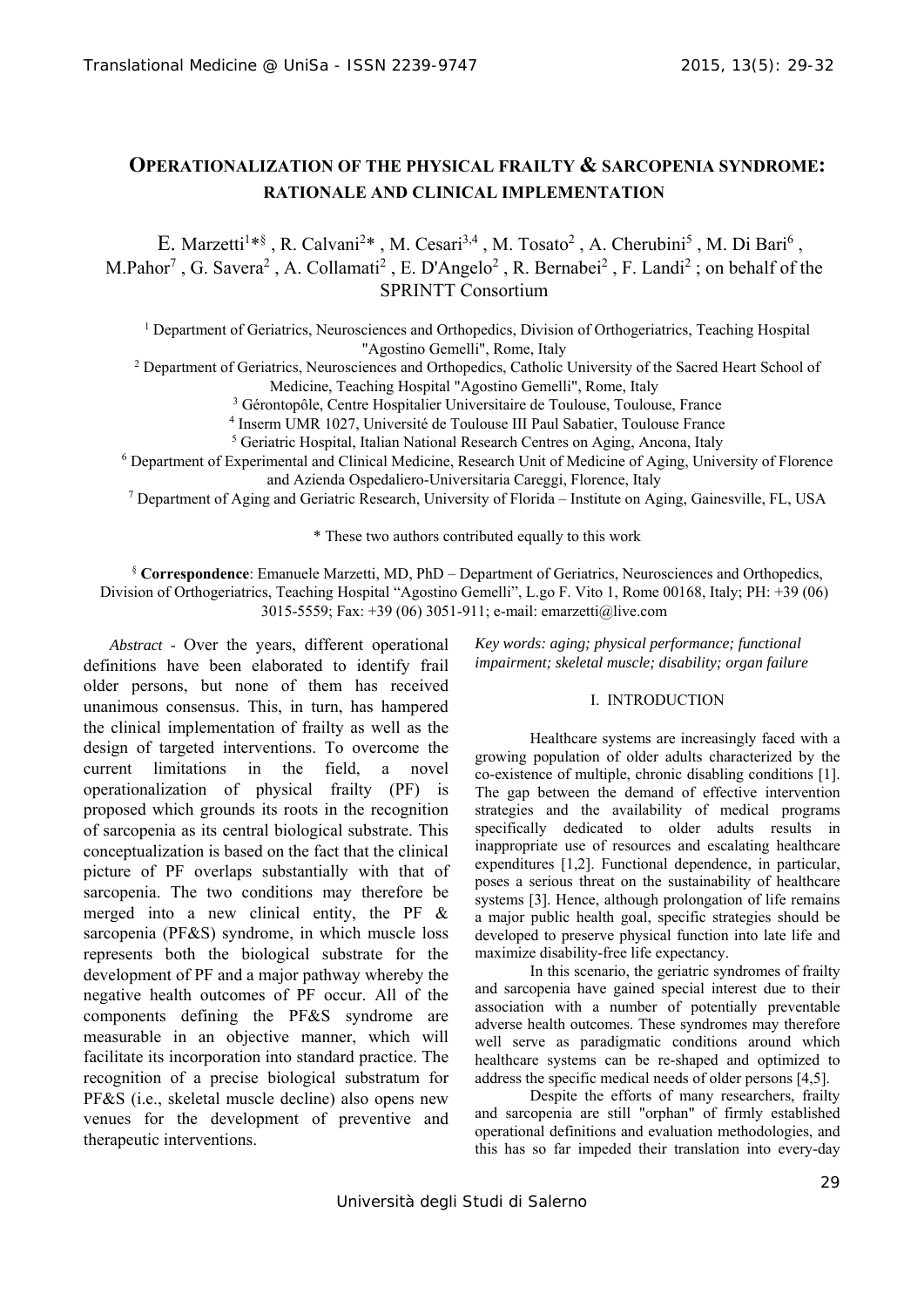clinical practice [6]. The ultimate consequence of these persisting uncertainties and debate is the lack of effective interventions to prevent the development and impede the progression of the two conditions. Such an *impasse* might be overcome through the development and validation of a conceptual framework specifically elaborated to facilitate the translation of frailty and sarcopenia in clinical practice. To this aim, the pathophysiological and clinical foundations of the two conditions should be precisely defined, in order to assist in the design and implementation of *ad hoc* preventive and therapeutic interventions. Such an ambitious task represents a major objective of the «Sarcopenia and Physical fRailty IN older people: multi-componenT Treatment strategies» (SPRINTT) study, a research project recently funded by the Innovative Medicine Initiatives (IMI) [7].

## II. PHYSICAL FRAILTY AND SARCOPENIA: AN INNOVATIVE THEORETICAL APPROACH

 In the literature, different criteria have been proposed to identify frail older persons, which mainly refer to two conceptual models: the cumulative deficit approach, proposed by Rockwood et al. [8], and the frailty phenotype, proposed by Fried et al. [9]. Both models have received empirical validation; yet, the frailty phenotype has some recognizable advantages, which are probably responsible for its more frequent use in the geriatric literature. First, it has a solid, well-characterized pathophysiological background [9,10]; second, its definition, based on only five items, makes it more easily applicable than the complex and cumbersome cumulative deficit approach; third, and most importantly, it identifies frailty at an early stage, before overt disability has developed, therefore opening venues to preventing interventions. The condition depicted by the frailty phenotype is, indeed, predictive of major negative healthrelated outcomes, including disability in the domains of mobility and self-care (basic activities of daily living), institutionalization, and mortality [10].

 Although the pathways leading to the development of frailty and its progression towards disability are complex, and encompass a variety of mechanisms besides those centered on muscle structure and function, the frailty phenotype shows substantial overlaps with the clinical picture of sarcopenia [11]. Indeed, physical function impairment represents the inner core shared by the two conditions. Based on this observation, a novel operationalization of physical frailty (PF) is proposed, which recognizes sarcopenia as its central biological substrate [8]. According to this proposition, the decline in muscle mass and function during aging would represent the pathway through which the negative health outcomes of PF ensue [12]. To put it differently, sarcopenia may be envisioned as the "organ failure" underlying the clinical manifestations of PF [11]. It follows that the two conditions may be merged into a new clinical entity, the PF & sarcopenia (PF&S) syndrome, with important implications for its clinical implementation and the development of dedicated healthcare initiatives.

 Notably, all of the components describing the PF&S model are measurable and quantifiable. The implementation of such a paradigm would therefore allow the accurate operationalization of PF&S, a clear identification of the affected population, and the rapid translation of research findings to the clinical arena. Such a conceptualization would also make PF&S comparable to other chronic degenerative conditions of old age (e.g., chronic obstructive pulmonary disease and congestive heart failure) because mirroring the paradigm of a biological substratum for a specific set of symptoms/signs determining a measurable decreased function [11]. The PF&S syndrome may thus gain its spotlight among the geriatric "giants" [13], besides becoming easily acceptable by healthcare professionals, public health authorities, and regulatory bodies.

# III. THE PF&S SYNDROME: FROM "BRAINSIDE" TO BEDSIDE

 As previously elaborated, the proposed conceptualization of PF&S involves a set of objectively measurable domains that encompass the full spectrum of the condition, from biological substrate to clinical framing (Figure 1). The muscle atrophy component can easily be quantified with available techniques (e.g., dual energy Xray absorptiometry [DXA]). Through the adoption of Classification and Regression Tree (CaRT) models, the Foundation for the National Institute of Health (FNIH) initiative has recently identified cut-points of low lean mass that are associated with increased risk of mobility disability [14,15]. It appears then reasonable that FNIH criteria, rather than consensus definitions of sarcopenia, be used to identify the muscle atrophy component of PF&S.

 At the clinical level, the manifestations of PF&S (e.g., impaired balance, slow gait, muscle weakness) can be measured in an objective manner using specific tools, such as the Short Physical Performance Battery (SPPB) [16-18]. This tool has shown to predict major negative health-related events (including disability, institutionalization, and mortality), and also provides an accurate picture of the "biological age" of an older person [16-19]. At the same time, the SPPB is strongly related with the quantity and quality of skeletal muscle, and is therefore able to capture the core of PF&S [4]. In particular, a cutoff of 9 (included) at the SPPB allows the identification of older adults at increased risk of adverse health events, including reduced quality of life, disability and mortality [16,17,20].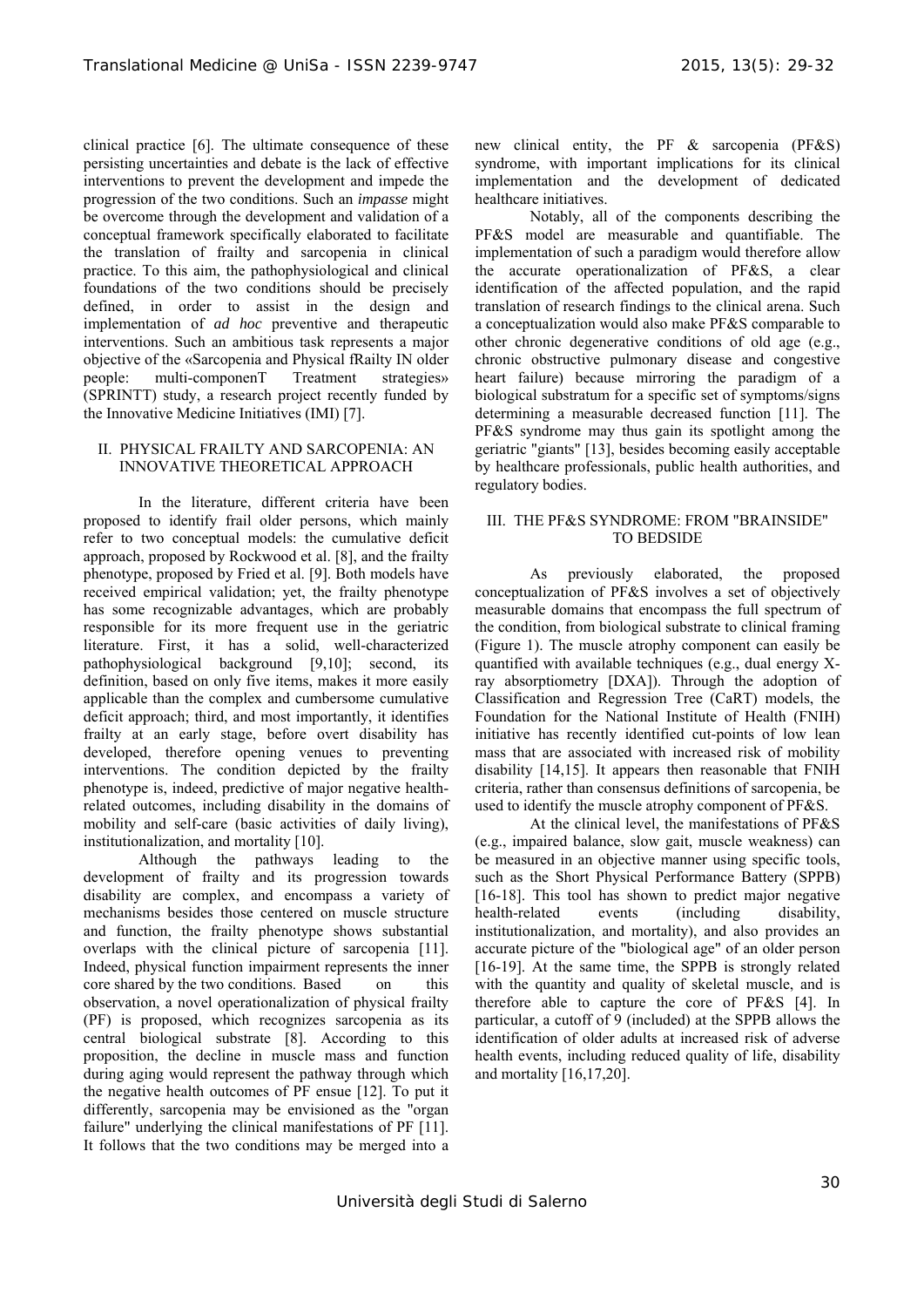

**Fig. 1. Physical frailty and sarcopenia (PF&S): from concept to practice.** The PF&S condition can be objectively measured in all its domains, spanning from biologic substrate (reduction in muscle mass) up to its clinical manifestations. The muscle domain can be measured using standard techniques, such as dual energy X-ray absorptiometry (DXA). The clinical "identikit" of an older person with PF&S can be sketched as the "perfect storm" of poor balance, slow gait and muscle weakness. This picture can easily be quantified using specific tools, such as the Short Physical Performance Battery (SPPB).

#### IV. CONCLUSION

 The ongoing demographic transition is accompanied by substantial changes in medical needs and nosographic scenarios, which imposes the development of counteractions against highly prevalent disabling conditions. The traditional paradigm of a "standalonedisease medicine" has clearly become outdated in a clinical world dominated by older persons suffering from multiple chronic conditions and mutually interacting syndromes [21]. On the other hand, although the transition from the disease-centered model of care to a "holistic" approach is crucial in geriatric care, the identification of pathophysiological mechanisms altering key functions for the older person (e.g., physical function) and potentially usable as targets for interventions are still necessary. The operationalization of PF&S herewith proposed surpasses the traditional paradigm of healing through treating a single disease, and may support the design of future nonpharmacological and pharmacological strategies aimed at improving the older person's health status by focusing on the functional domain [11,22,23].

#### REFERENCES

[1] Mander T. Longevity and healthy ageing - Will healthcare be drowned by the grey Tsunami or sunk by the demographic iceberg? Post Reprod Health 2014;20(1):8- 10.

[2] Bien B, McKee KJ, Döhner H, Triantafillou J, Lamura G, Doroszkiewicz H, Krevers B, Kofahl C.

Disabled older people's use of health and social care services and their unmet care needs in six European countries. Eur J Public Health 2013;23(6):1032-1038.

[3] Fried TR, Bradley EH, Williams CS, Tinetti ME. Functional disability and health care expenditures for older persons. Arch Intern Med. 2001;161(21):2602-2607. [4] Cesari M, Landi F, Vellas B, Bernabei R, Marzetti E. Sarcopenia and physical frailty: two sides of the same coin. Front Aging Neurosci 2014;6:192.

[5] Beaudart C, Rizzoli R, Bruyère O, Reginster JY, Biver E. Sarcopenia: burden and challenges for public health. Arch Public Health 2014;72(1):45.

[6] Buckinx F, Rolland Y, Reginster JY, Ricour C, Petermans J, Bruyère O. Burden of frailty in the elderly population: perspectives for a public health challenge. Arch Public Health 2015;73(1):19.

[7] Marzetti E, Calvani R, Landi F, Hoogendijk E, Fougère B, Vellas B, Pahor M, Bernabei R, Cesari M, on Behalf of the SPRINTT Consortium. Innovative Medicines Initiative: the SPRINTT project. J Frailty Aging 4(4):207-208.

[8] Rockwood K, Song X, MacKnight C, Bergman H, Hogan DB, McDowell I, Mitnitski A. A global clinical measure of fitness and frailty in elderly people. CMAJ 2005;173(5):489-495.

[9] Fried LP, Tangen CM, Walston J, Newman AB, Hirsch C, Gottdiener J, Seeman T, Tracy R, Kop WJ, Burke G, McBurnie MA; Cardiovascular Health Study Collaborative Research Group. Frailty in older adults: evidence for a phenotype. J Gerontol A Biol Sci Med Sci 2001;56(3):M146-M156.